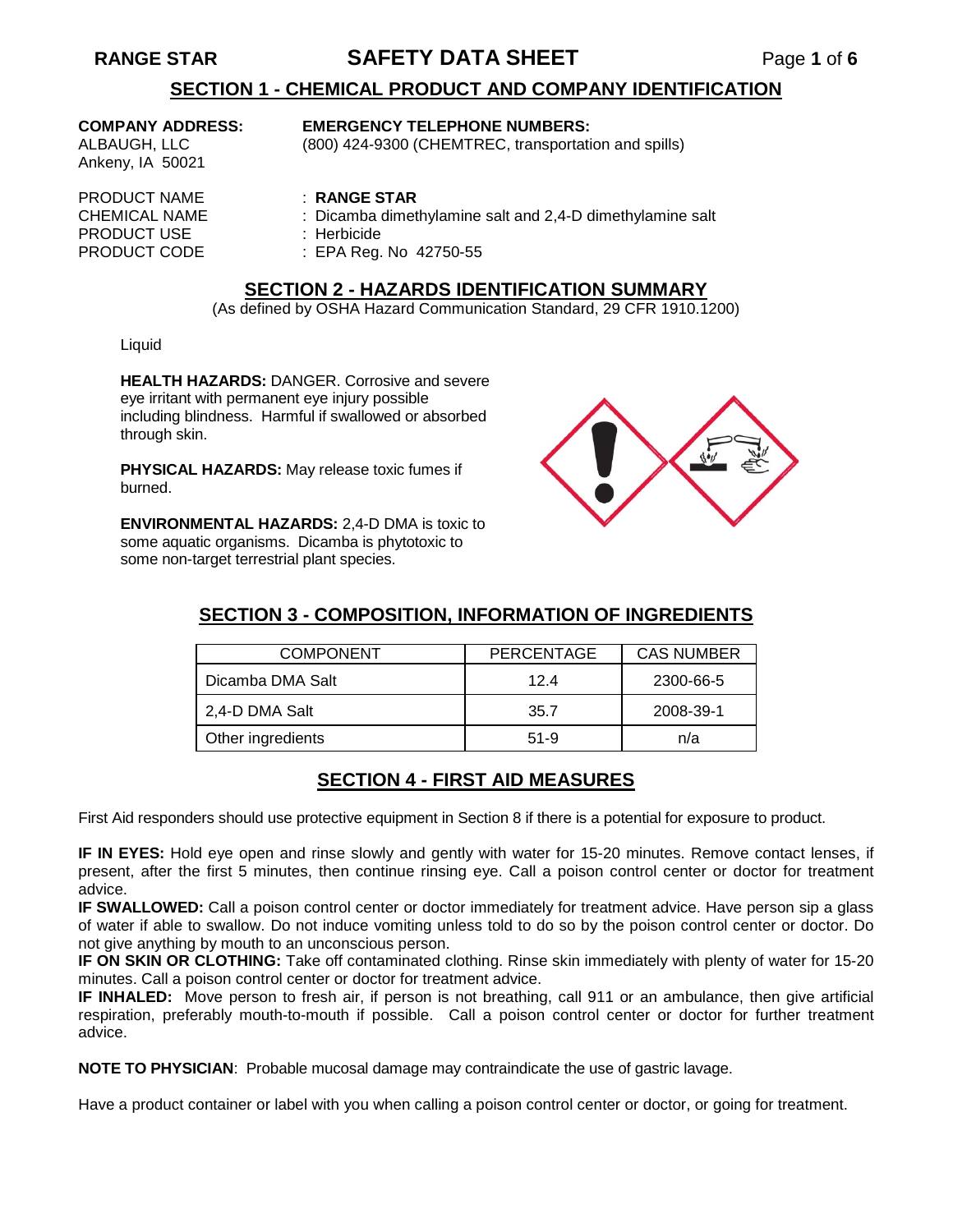# **RANGE STAR SAFETY DATA SHEET** Page **2** of **6**

# **SECTION 5 - FIRE FIGHTING MEASURES**

| National Fire Protection Rating (NFPA)           |  |  |  |  |
|--------------------------------------------------|--|--|--|--|
| <b>HEALTH</b>                                    |  |  |  |  |
| <b>FLAMMABILITY</b>                              |  |  |  |  |
| <b>REACTIVITY</b>                                |  |  |  |  |
| 4=Severe 3=Serious 2=Moderate 1=Slight 0=Minimal |  |  |  |  |

**FLASHPOINT:** N/A

**EXTINGUISHING MEDIA:** Water spray, Foam

### **FIRE AND EXPLOSION HAZARD:**

**FIRE FIGHTING INSTRUCTIONS:** Evacuate area and fight fire upwind from a safe distance to avoid possible hazardous fumes and decomposition products. Dike and collect water used to fight fire to prevent environmental damage due to run off. Foam or dry chemical fire extinguishing systems are preferred to prevent environmental damage from excessive water runoff. Minimize use of water to prevent environmental contamination

**FIRE FIGHTING EQUIPMENT:** Self-contained breathing apparatus with full facepiece and protective clothing.

### **SECTION 6 - ACCIDENTAL RELEASE MEASURES**

**IN CASE OF SPILLS OR LEAKS:** Clean up spills immediately, observing precautions in Section 8 of this document. Isolate hazard area. Keep unnecessary and unprotected personnel from entering.

**SMALL SPILL:** Absorb small spills on sand, vermiculite or other inert absorbent. Place contaminated material in appropriate container for disposal.

**LARGE SPILL:** Dike large spills using absorbent or impervious material such as clay or sand. Recover and contain as much free liquid as possible for reuse. Allow absorbed material to solidify, and scrape up for disposal.

Minimize use of water to prevent environmental contamination

### **SECTION 7 - HANDLING AND STORAGE**

KEEP OUT OF REACH OF CHILDREN!

**HANDLING:** Use only in a well-ventilated area. Do not reuse this container. Wear proper safety equipment.

**STORAGE:** Keep container closed when not in use. Keep away from food, feed and drinking water. Store away from heat ( $> 100$  F) and keep from freezing ( $<$  35 F).

Wear proper safety equipment specified in Section 8 when mixing, loading or otherwise handling concentrate.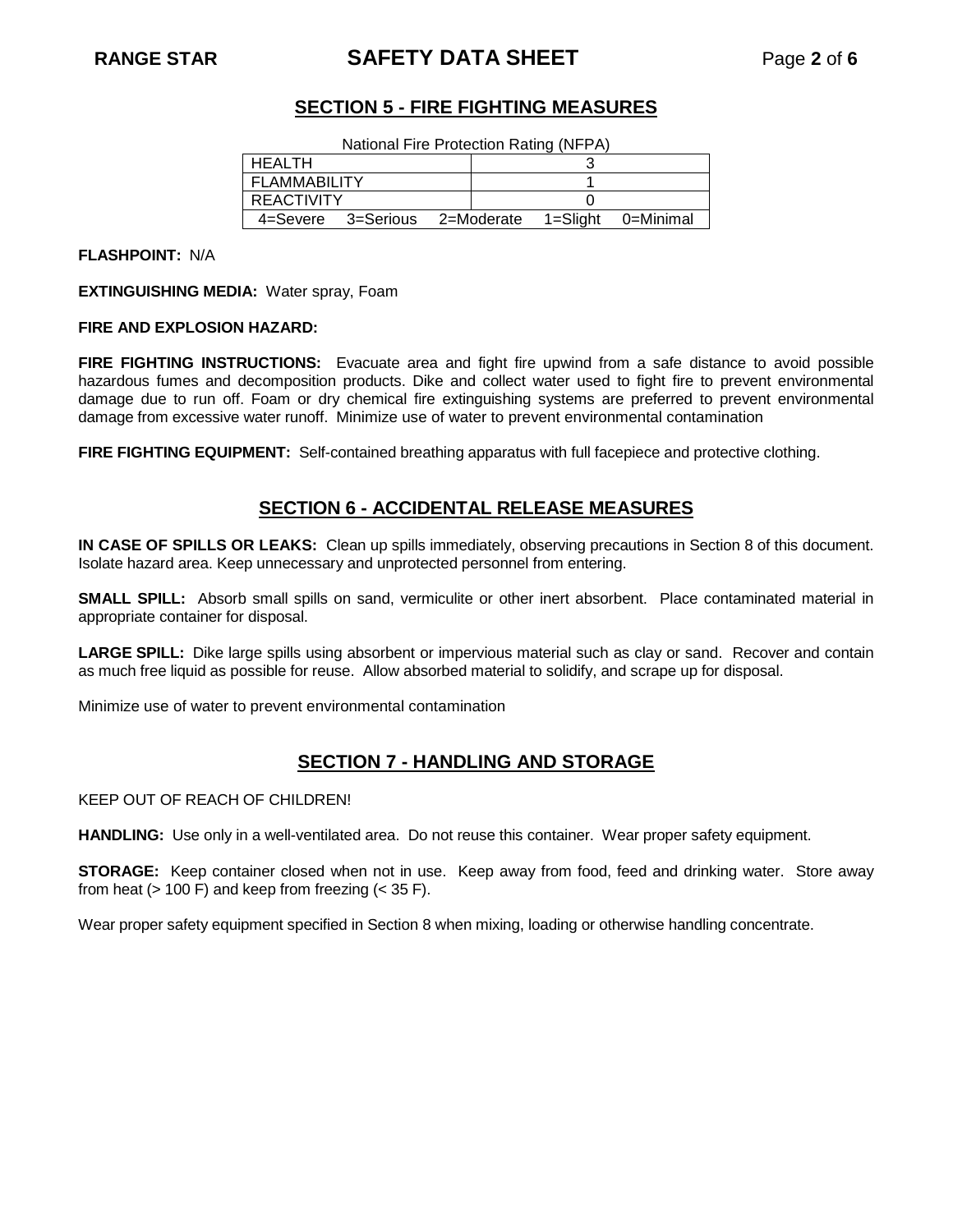# **SECTION 8 - EXPOSURE CONTROLS, PERSONAL PROTECTION**

### **EXPOSURE LIMITS (8 hour TWA, ppm):**

| <b>COMPONENT</b> | OSHA PEL        | <b>ACIGH TLV</b> |  |
|------------------|-----------------|------------------|--|
| Dicamba DMA Salt | Not established | Not established  |  |
| 2,4-D DMA Salt   | 10              | 10               |  |
|                  | (as acid)       | (as acid)        |  |

**ENGINEERING CONTROLS:** Proper ventilation is required when handling or using this product to keep exposure to airborne contaminants below the exposure limit. Local mechanical exhaust ventilation may be required. Facilities storing or utilizing this material should be equipped with an eyewash facility and a safety shower.

### **PERSONAL PROTECTIVE EQUIPMENT:**

EYE PROTECTION - Safety goggles or full face respirator if vapors cause eye discomfort.

CLOTHING – long-sleeved shirt and long pants, Shoes plus socks. Mixers and loaders who do not use a mechanical system to transfer the contents of this container must wear coveralls or a chemical-resistant apron. GLOVES – Chemical resistant gloves made of any waterproof material.

RESPIRATOR - When handling in enclosed areas where exposure limits may be exceeded, use a respirator with either an organic vapor removing cartridge with a prefilter approved for pesticides (MSHA/NIOSH approval number prefix TC-23C), or a canister approved for pesticides (MSHA/NIOSH approval number prefix TC-14G)

Discard clothing and other absorbent materials that have been drenched or heavily contaminated with this product's concentrate. Do not reuse them. Follow manufacturer's instructions for cleaning and maintaining PPE. If no such instructions for washables, use detergent and hot water. Keep and wash PPE separately from other laundry.

**USER SAFETY RECOMMENDATIONS:** Wash hands before eating, drinking, chewing gum, using tobacco or using the toilet. Remove clothing immediately if pesticide gets inside. Then wash thoroughly and put on clean clothing. Remove PPE immediately after handling this product. Wash the outside of gloves before removing. As soon as possible, wash thoroughly and change into clean clothing.

### **SECTION 9 - PHYSICAL AND CHEMICAL PROPERTIES**

| Appearance:<br>Odor:                      | Liquid<br>No data                                                             |
|-------------------------------------------|-------------------------------------------------------------------------------|
| pH:                                       | $8.6 - 9.6$                                                                   |
| <b>Melting Point:</b>                     | Not applicable                                                                |
| <b>Boiling Point:</b>                     | No data                                                                       |
| <b>Flash Point:</b>                       | Will not flash                                                                |
| <b>Evaporation Rate:</b>                  | No data                                                                       |
| <b>Flammability:</b>                      | Not flammable                                                                 |
| <b>Flammability Limits:</b>               | Not applicable                                                                |
| <b>Vapor Pressure:</b>                    | 1.86 x $10^{-2}$ mPa (25°C) (2,4-D acid)                                      |
|                                           | 1.67 mPa (25°C) (Dicamba acid)                                                |
| <b>Vapor Density:</b>                     | Not applicable                                                                |
| Density:                                  | $1.15 - 1.19$ g/ml $(9.6 - 9.9$ lb/gl)*                                       |
| Solubility:                               | Emulsifies                                                                    |
| <b>Partition Coefficient:</b>             | log Pow = $2.58 - 2.83$ (pH 1), 0.04 - 0.33 (pH 5), -0.75 (pH 7) (2,4-D Acid) |
|                                           | log Pow = -0.55 (pH 5.0), -1.88 (pH 6.8), -1.9 (pH 8.9) (Dicamba acid)        |
| <b>Auto-Ignition Temperature:</b>         | No data                                                                       |
| <b>Decomposition Temperature:</b> No data |                                                                               |
| <b>Viscosity:</b>                         | 11.2 cSt (25°C)                                                               |

\*Listed density is an approximate value and does not necessarily represent that of a specific batch.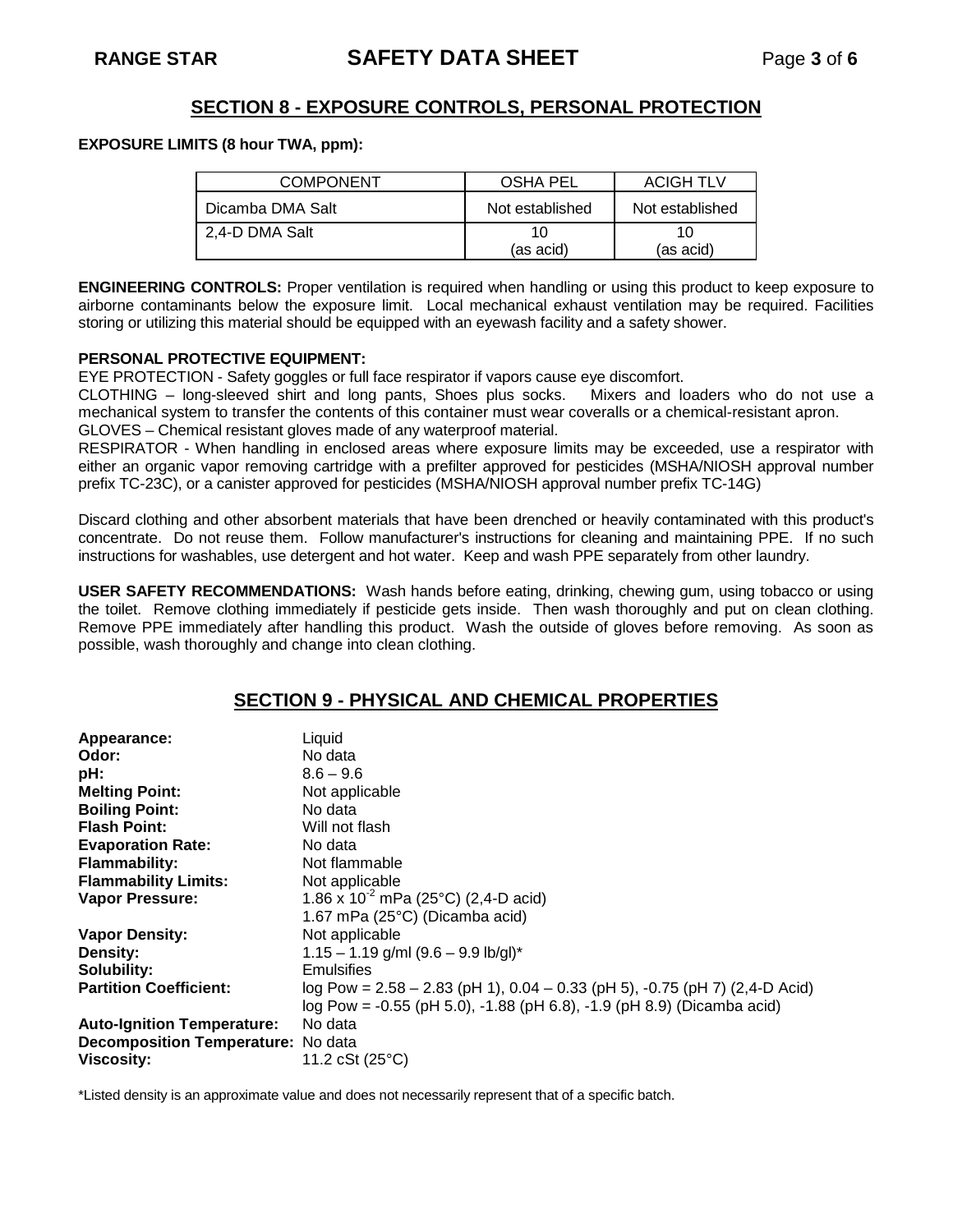# **RANGE STAR SAFETY DATA SHEET** Page **4** of **6**

# **SECTION 10 - STABILITY AND REACTIVITY**

**PRODUCT REACTIVITY:** None known

**CHEMICAL STABILITY:** Stable under normal conditions.

**HAZARDOUS REACTION/POLYMERIZATION:** Will not occur

**CONDITIONS TO AVOID:** Avoid excessive heat.

**INCOMPATIBLE MATERIALS:** Oxidizing agents and acids.

**HAZARDOUS DECOMPOSITION PRODUCTS:** Thermal decomposition may release toxic gases such as HCl

### **SECTION 11 - TOXICOLOGICAL INFORMATION**

### **ACUTE TOXICITY:**

Dermal  $LD_{50}$  (rat)  $>2,000$  mg/<br>Inhalation  $LC_{50}$  (rat)  $>2.07$  mg/L Inhalation  $LC_{50}$  (rat) Skin Irritation (rabbit) Slightly irritating Sensitization (guinea pig) Non-sensitizer

Oral LD<sub>50</sub> (rat) 1,800 mg/kg male; 1,180 mg/kg female<br>Dermal LD<sub>50</sub> (rat)  $>2,000$  mg/kg Eye Irritation (rabbit) Severely irritating, corrosive

### **CARCINOGEN STATUS:**

| <b>OSHA</b>  | - Not listed                                         |
|--------------|------------------------------------------------------|
| <b>NTP</b>   | - Not listed                                         |
| IARC (2,4-D) | - 2B (limited evidence if carcinogenicity in humans) |

**TERATOGENICITY:** Evidence of birth defects and reproductive effects only at maternally toxic doses.

**MUTAGENICITY:** Not known to be mutagenic

### **SECTION 12 - ECOLOGICAL INFORMATION**

**ENVIRONMENTAL SUMMARY:** This pesticide may be toxic to fish and aquatic invertebrates. Do not apply directly to water, or to areas where surface water is present, or to intertidal areas below the mean high water mark. Drift and runoff may be hazardous to aquatic organisms in water adjacent to treated areas. Do not contaminate water when disposing of equipment washwaters or rinsate. Apply this product only as directed on label.

This chemical has properties and characteristics associated with chemicals detected in groundwater. The use of this chemical in areas where soils are permeable, particularly where the water table is shallow, may result in groundwater contamination. Application around a cistern or well may result in contamination of drinking water or groundwater.

Refer to container label for complete Environmental Precautions.

**FATE:** 2,4-D DMA salt rapidly disassociates to the parent acid in the environment. Typical half-life of the 2,4-D acid is from a few days to a few weeks depending on soil type and weather conditions.

Dicamba DMA salt rapidly disassociates to the parent acid in the environment. Dicamba acid is highly mobile in soil and moderately persistent with a soil half-life of 30-60 days depending on soil type and weather conditions.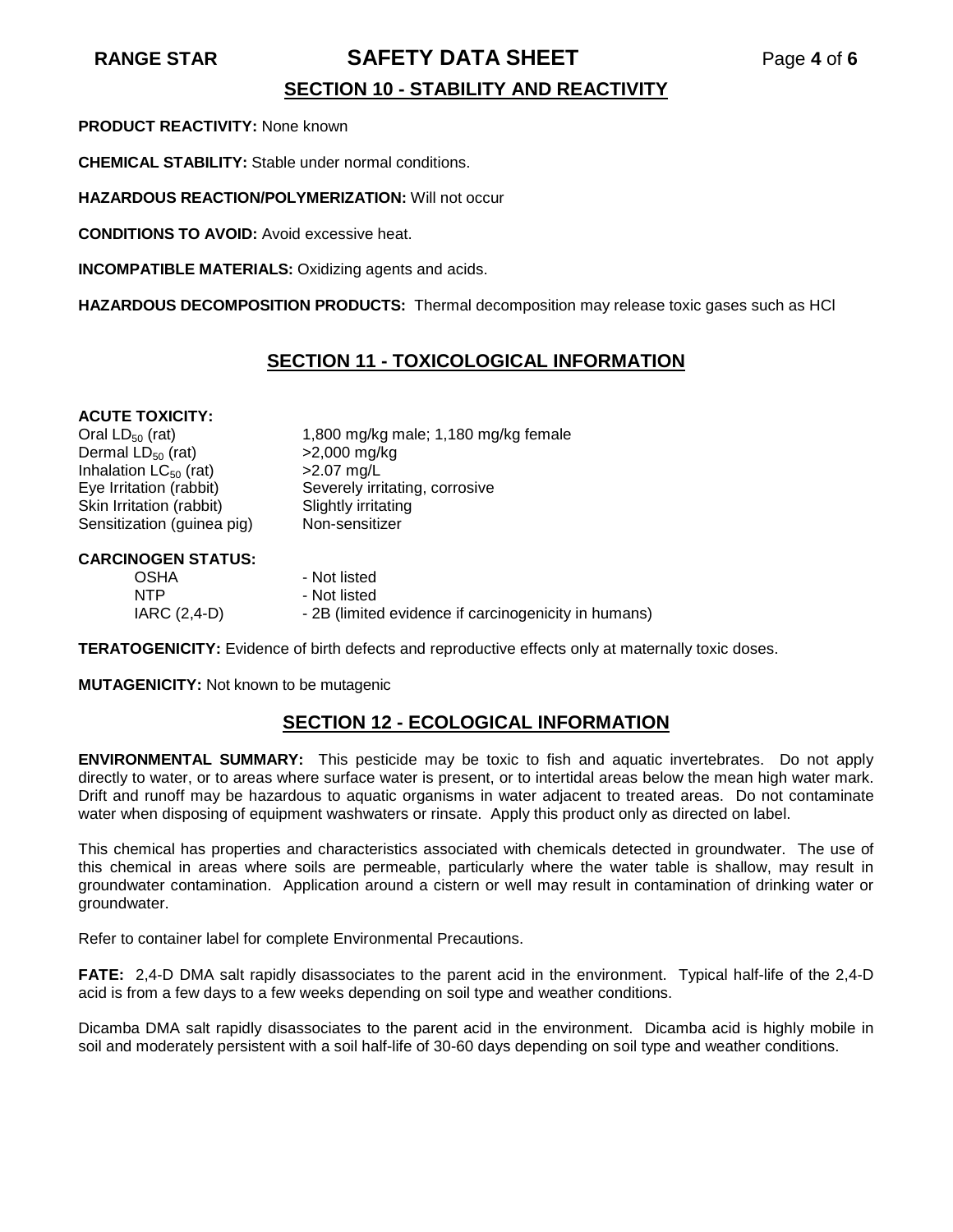# **RANGE STAR SAFETY DATA SHEET** Page **5** of **6**

**FISH TOXICITY:** (2,4-D acid) Bluegill – 524 mg/l (96-hr LC50) Rainbow trout – 250 mg/l (96-hr LC50) **AVIAN TOXICITY:** (2,4-D acid) Quail – 500 mg/Kg (Oral LD50) Mallard Duck - > 5,500 ppm (8-day Dietary LC50)

**FISH TOXICITY:** (dicamba acid) 96 hour  $LC_{50}$ , Rainbow trout - 135 mg/L 96 hour LC<sub>50</sub>, Bluegill - 135 mg/L **AVIAN TOXICITY:** (dicamba acid) Oral LD<sub>50</sub>, Bobwhite quail - unknown Oral  $LD_{50}$ , Mallard duck – 2,000 mg/Kg

### **SECTION 13 - DISPOSAL CONSIDERATIONS**

Do not contaminate water, food, or feed by storage or disposal.

**WASTE:** Pesticide wastes are toxic. Dispose of in accordance with applicable Federal, state and local laws and regulations at an approved facility.

**CONTAINER:** Non-refillable containers: Do not reuse or refill this container. Triple rinse or pressure rinse container (or equivalent) promptly after emptying. Offer for recycling if available or puncture and dispose of in a sanitary landfill, or by incineration, or, if allowed by state and local authorities, by burning. If burned, stay out of smoke. Refillable containers: Refillable container. Refill this container with pesticide only. Do not reuse this container for any other purpose. If the container cannot be refilled, offer for recycling if available or puncture and dispose of in a sanitary landfill, or by incineration, or, if allowed by state and local authorities, by burning. If burned, stay out of smoke.

Cleaning the container before final disposal is the responsibility of the person disposing of the container. Cleaning before refilling is the responsibility of the re-filler.

Refer to the container label to determine of it is refillable and for complete cleaning and disposal instructions.

# **SECTION 14 - TRANSPORT INFORMATION**

### **SHIPPING DESCRIPTION:**

(Ground transport)

Containers < 30 gallons - Not regulated by DOT

**TRANSPORT HAZARD CLASS: Class 9<br>
<b>UN NUMBER:** UN3082 **UN NUMBER:** UN308<br> **DOT PACKING GROUP:** PG III **DOT PACKING GROUP:** 

Containers > 30 gallons - Containers > 30 gallons - UN3082, Environmentally Hazardous Substances, Liquid, N.O.S., 9, PG III, RQ (2,4-D salt)

### **SECTION 15 - REGULATORY INFORMATION**

**CERCLA REPORTABLE QUANTITY:** Dicamba 1,000 lbs. (approximately 1,000 gallons of product) 2,4-D acid 100 lbs. (approximately 30 gallons of product)

**SARA TITLE III STATUS:** 311/312 Hazard Categories – Immediate health hazard 313 Toxic Chemicals – Dicamba, 2,4-D acid

### **CALIFORNIA PROP 65:** Not listed

**TSCA:** This product is exempted from TSCA because it is solely for FIFRA regulated use.